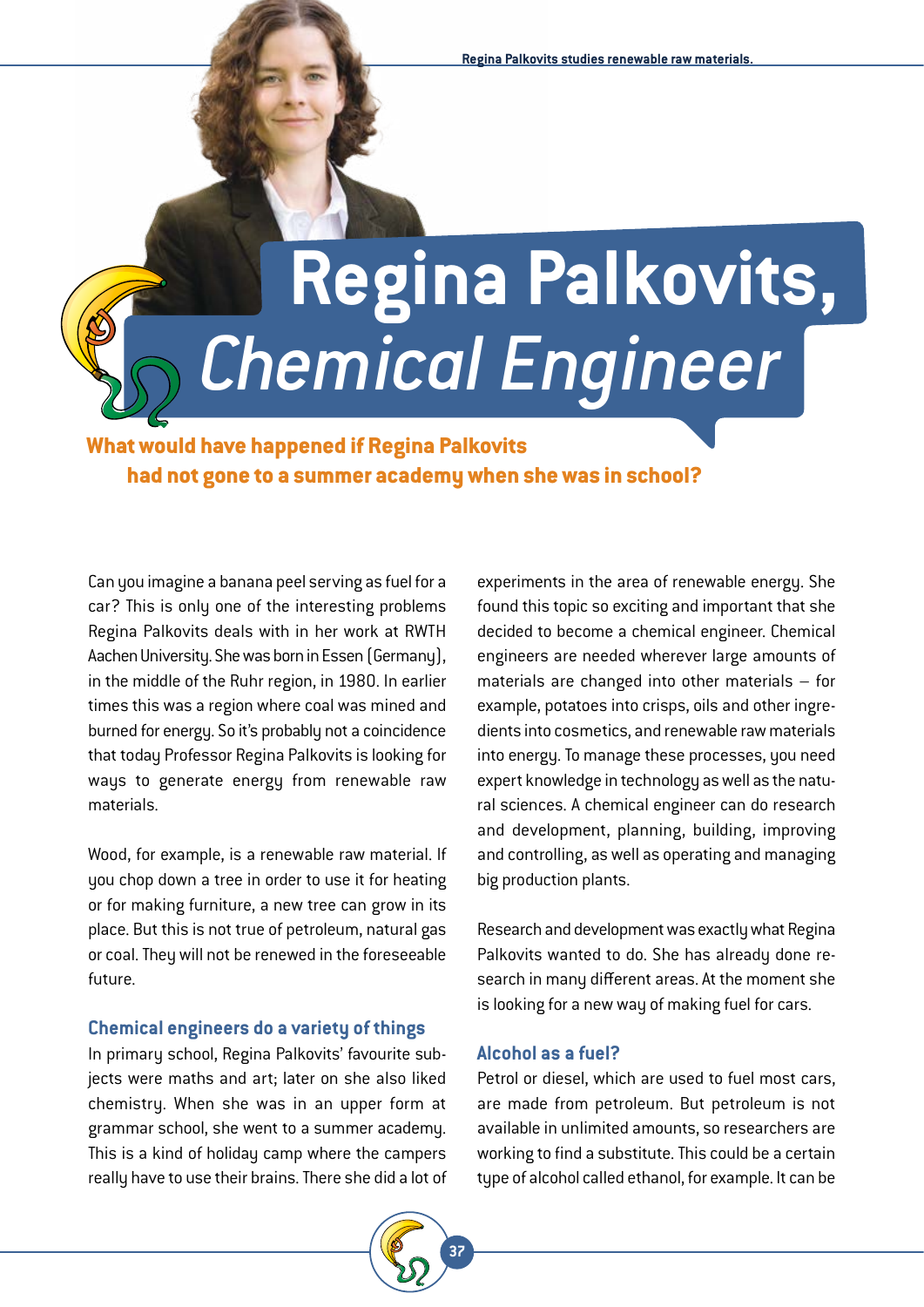made by allowing sugar beet, maize or grain to ferment. This creates ethanol, in the same way that allowing grape juice to ferment makes wine.

Because we also need grain for food, Regina Palkovits is looking for a way to make new kinds of fuel from plant waste, such as stems or wood scraps. Such plant waste consists largely of cellulose, a material that contains a lot of energy. Unfortunately, it is fairly difficult to extract this energy. You need a special helper material called a catalyst to change cellulose and make fuel from it. Regina Palkovits discovered a catalyst of this kind and received a patent for the process she invented. If someone has a patent, other people who want to make the same thing first have to ask the person who owns the patent and pay that person.

### **Making our environment a better place to live**

Regina Palkovits says she enjoys doing research mainly because it allows her to really change things and help make our environment a better place to live. That won't happen overnight, but over the years new production processes will be developed, and one day our cars may really run on fuels that come from plant waste – possibly including banana peels!

Regina Palkovits also enjoys talking to young people about science and getting them interested and enthusiastic. For example, she supports the young people who are doing projects for the "Jugend forscht" science and technology competition in Germany.

When she finds a spare minute in her busy schedule, Regina Palkovits likes to do karate. She finds it very relaxing, because she has to concentrate on it so hard that there's no room in her mind for anything else. She also used to go jogging, but her co-workers made her stop. That's because while she jogged she got so many ideas for new research projects that her co-workers couldn't keep up with them.

What does a person need in order to be a good researcher? Regina Palkovits says, "Above all, you have to be curious and enthusiastic."



Maize is a versatile plant. It provides food and can also be processed into fuel. (©fotolia.com/JLV Image Works)

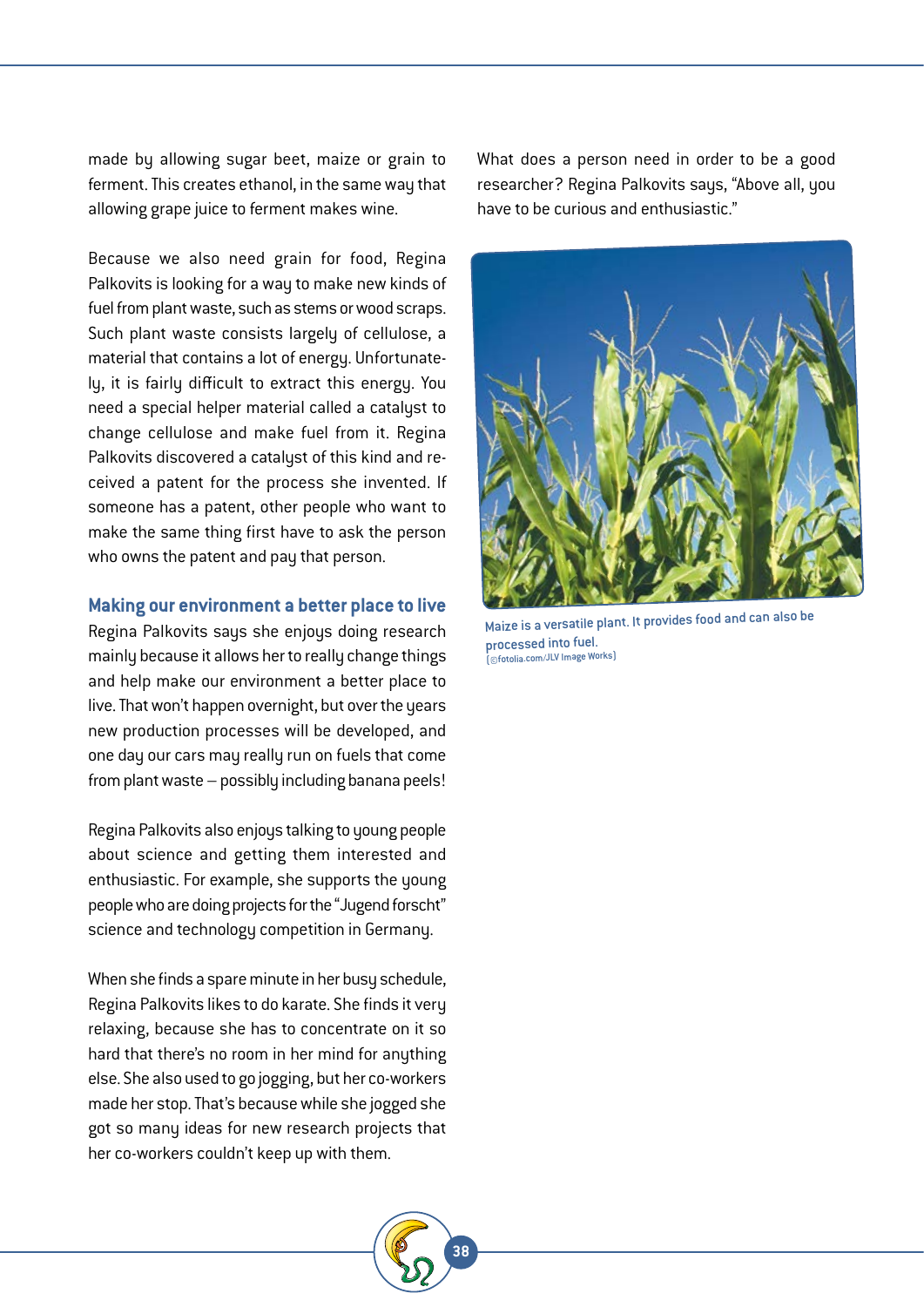

### {\$ 1 **Renewable raw materials**

Find out about renewable raw materials and renewable sources of energy and look for various examples.

### {\$ 2 **Petroleum**

Find out how petroleum is created and how long this process takes.

# {\$ 3 **Fuel from renewable raw materials?**

Can you imagine why many people are against the idea of processing raw materials such as sugar beet, maize or grain into fuel? Collect arguments for and against this idea and discuss them.

# {\$ 4 **Catalytic converter**

Find out what a catalytic converter is and then select the right answer:

- $\rhd$  A catalytic converter is a kind of fuel that makes cars run faster.
- $\triangleright$  A catalytic converter is a kind of cleanser that makes hazardous materials disappear.
- $\triangleright$  A catalutic converter is a kind of matchmaker between different materials. It enables two materials to react with each other without being changed itself.

## {\$ 5**Chemical engineer**

What do chemical engineers do? Find out the answer (for example on the internet) and collect as many verbs about it as possible.



**39**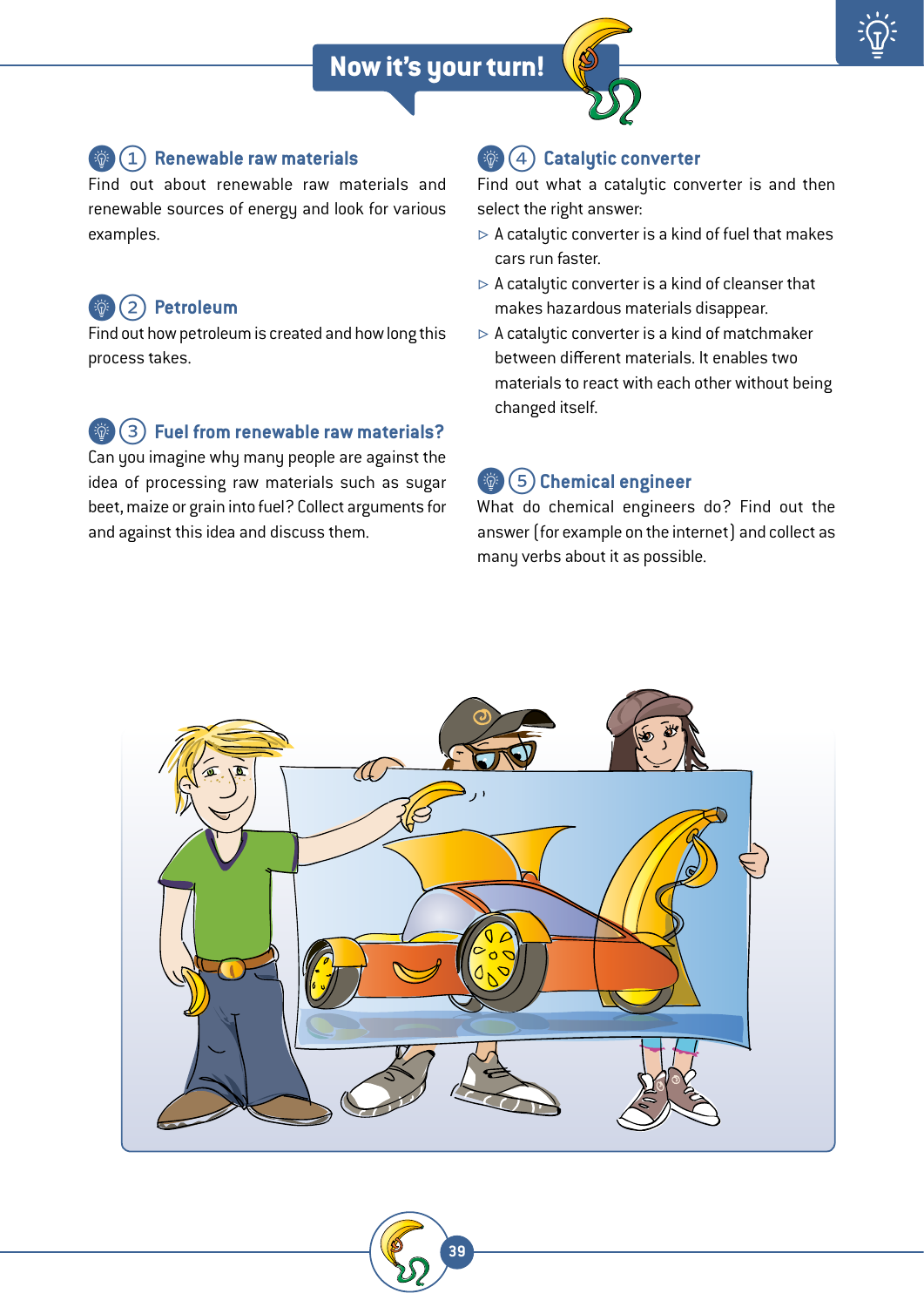





Make a lamp that burns a renewable raw material.

### What you need:

- $> 1$  aluminium cup from a tea-light
- $> 1$  short piece of wick
- $\geq 2$  or 3 walnuts
- $> 1$  nutcracker
- $> 1$  kitchen knife
- $> 1$  cutting board
- $> 1$  garlic press
- $\triangleright$  Matches

### How to do it:

- $\triangleright$  Crack open the walnuts, remove the shells and cut the nuts into small pieces with a kitchen knife.
- $\triangleright$  Cut off a piece of wick that is about 3 centimetres long and put it in the aluminium cup so that it partly stands up along the side.
- $\triangleright$  Put the walnut pieces into the garlic press and press the oil directly into the aluminium cup.
- $\triangleright$  When you have pressed out a few drops of oil, you can light the wick.

#### {\$ 7 **Seeds that contain oil** Palkovits / Nusslicht

Your lamp burns nut oil. Do some tests to find out if other kinds of seeds also contain oil. Take different kinds of seeds, put them between two paper towels and gently pound them with a hammer. Now hold the paper towel against the light. What do you see?

# {\$ 8 **A play**

**40**

You've made a nut oil lamp. Now imagine the following situation:

You are a small team of researchers (three or four people) that has just invented this wonderful lamp. In a meeting with other scientists and representatives of industry, you report on your work and try to persuade the factory managers to manufacture this lamp.

Act out this scene as a short play, taking on different roles.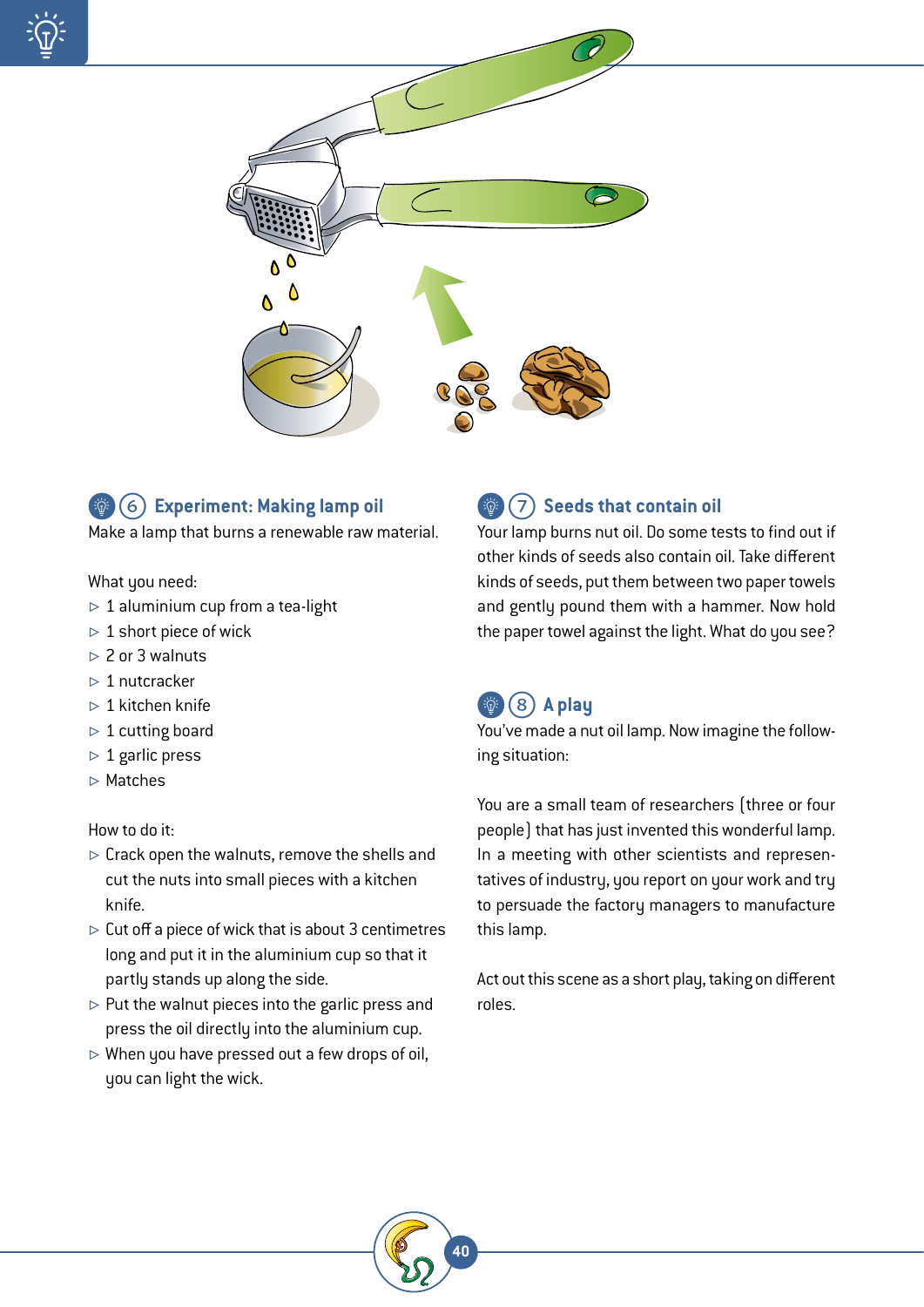# **Text in simple language**



# **Regina Palkovits – Chemical Engineer**

- $_1$  Regina Palkovits was born in the Ruhr region in Germany in 1980. People used to mine coal there in order to get energy. Regina Palkovits works to get energy too.
- $\,$  In grammar school she went to a summer academy. This was a holiday camp with lots of experiments. After that she wanted to go on doing research. She became a chemical engineer. Chemical engineers look at how materials change:



for example, how potatoes become crisps or how oil becomes cosmetics. 10 Regina Palkovits has done lots of research.

Now she is working on a new way to make fuel for cars.

Cars can run on a type of alcohol called ethanol.

People now make ethanol from sugar beet, maize and grain.

- 15 But we need these things for food.
	- Regina Palkovits has found a way to make ethanol from plant waste.

To do that, she needs a special helper material, a catalyst.

She has a patent for this material.

Other people have to pay if they want to use it.

What does a person need in order to be a good researcher? 20 Regina Palkovits says, "You have to be curious and enthusiastic."